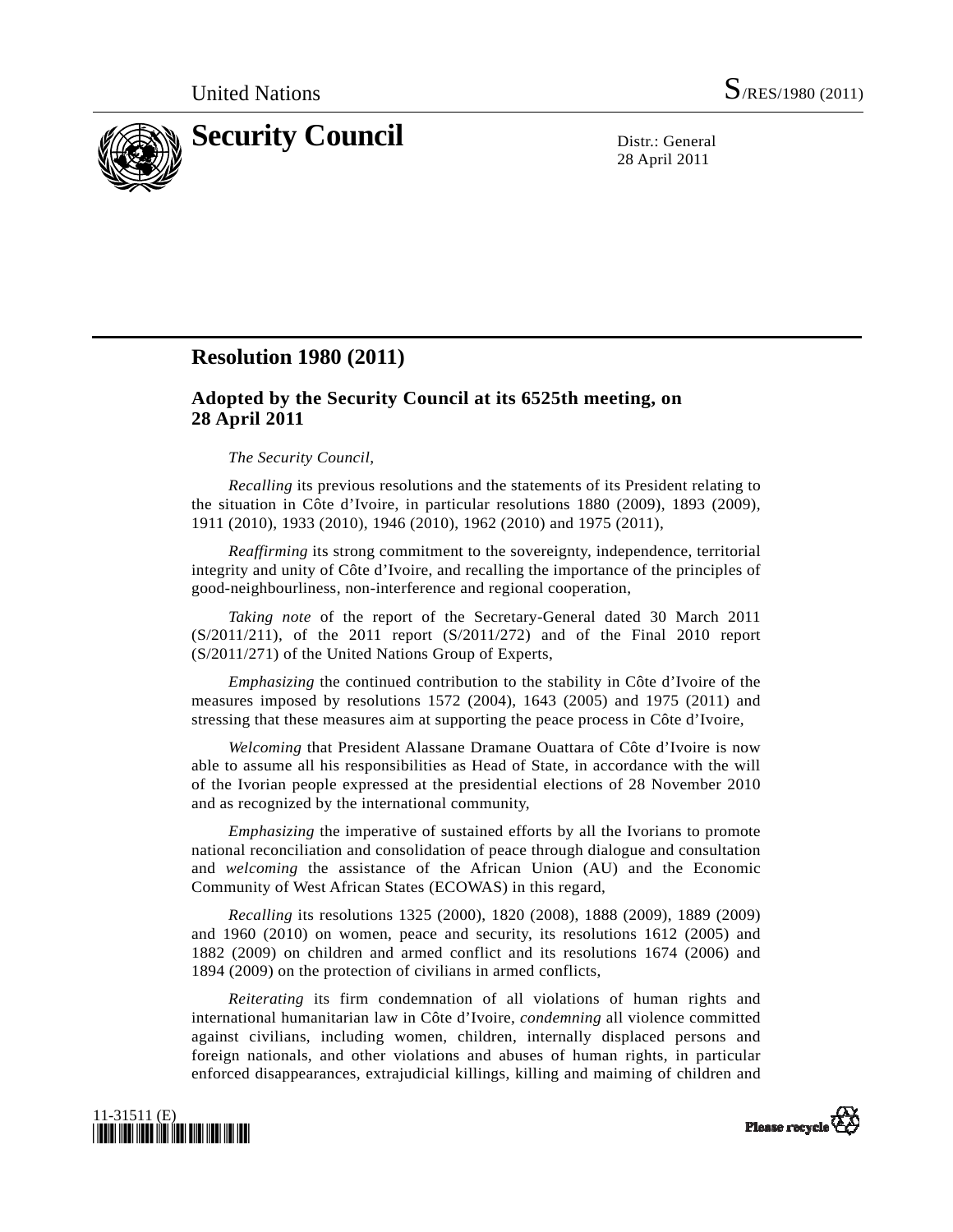rapes and other forms of sexual violence and *stressing* that the perpetrators must be brought to justice,

*Stressing* the importance for the Group of Experts, originally established pursuant to paragraph 7 of resolution 1584 (2004), to be provided with the sufficient resources for the implementation of its mandate,

*Determining* that the situation in Côte d'Ivoire continues to pose a threat to international peace and security in the region,

*Acting* under Chapter VII of the Charter of the United Nations,

 1. *Decides* to renew until 30 April 2012 the measures on arms and the financial and travel measures imposed by paragraphs 7 to 12 of resolution 1572 (2004), paragraph 5 of resolution 1946 (2010) and paragraph 12 of resolution 1975 (2011) and *further decides* to renew until 30 April 2012 the measures preventing the importation by any State of all rough diamonds from Côte d'Ivoire imposed by paragraph 6 of resolution 1643 (2005);

 2. *Decides* to review the measures renewed in paragraph 1 above in light of the progress achieved in the stabilization throughout the country, the holding of the parliamentary elections and the implementation of the key steps of the peace process, as referred to in resolution 1933 (2010), by the end of the period mentioned in paragraph 1, and *decides further* to carry out a midterm review of the measures renewed in paragraph 1 above no later than 31 October 2011, with a view to possibly modifying, lifting or maintaining, ahead of 30 April 2012, all or part of the measures of the sanctions regime, in accordance with progress in the peace process, the developments related to Human rights violations and the developments related to the parliamentary elections;

 3. *Calls upon* all Member States, in particular those in the subregion, to fully implement the measures renewed in paragraph 1 above, including as appropriate by enforcing the necessary rules and regulations and *calls also upon* the United Nations Operation in Côte d'Ivoire (UNOCI) to lend its full support within its capacities and mandate and further *calls upon* the French forces to support UNOCI in this regard, within the limits of their deployment and their capabilities;

 4. *Urges* all illegal armed combatants to lay down their arms immediately, *encourages* UNOCI, within its mandate and limits of capabilities and areas of deployment, to continue to assist the Ivorian Government in collecting and storing those arms and further *calls upon* the Ivorian authorities, including the National Commission to fight against the Proliferation and Illicit Traffic of Small Arms and Light Weapons, to ensure that those arms are neutralized or not illegally disseminated, in accordance with the ECOWAS Convention on Small Arms and light Weapons, their Ammunition and other Associated Materials;

 5. *Recalls* that UNOCI, within the monitoring of the arms embargo, is mandated to collect, as appropriate, arms and any related materiel brought into Côte d'Ivoire in violation of the measures imposed by paragraph 7 of resolution 1572 (2004), and to dispose of such arms and related materiel as appropriate;

 6. *Expresses* its deep concern about the presence of mercenaries in Côte d'Ivoire, notably from neighbouring countries, and *calls upon* the authorities of Côte d'Ivoire and Liberia to coordinate their action to solve this issue and further *encourages* UNOCI and the United Nations Mission in Liberia (UNMIL), within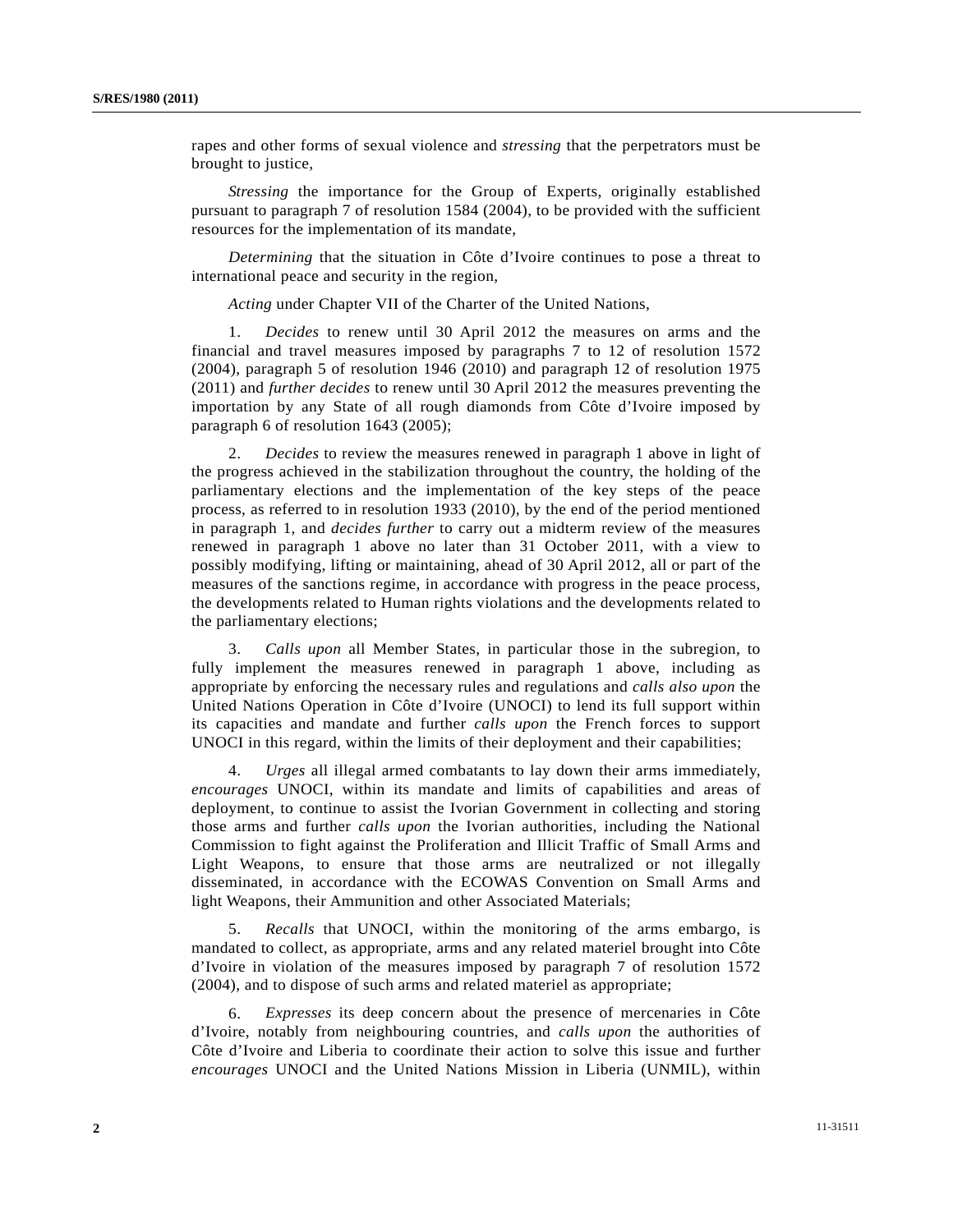their respective mandates, capabilities and areas of deployment, to assist respectively the Governments of Côte d'Ivoire and Liberia in monitoring their border, with particular attention to any cross border movement of combatants or transfer of arms;

 7. *Reiterates* the necessity for the Ivorian authorities to provide unhindered access to the Group of Experts, as well as UNOCI and the French Forces which support it, to equipment, sites and installations referred to in paragraph 2 (a) of resolution 1584 (2005), and to all weapons, ammunition and related materiel of all armed security forces, regardless of location, including the arms issued from the collection referred to in paragraph 4 above, when appropriate without notice, as set out in its resolutions 1739 (2007), 1880 (2009), 1933 (2010) and 1962 (2010);

 8. *Decides* that the supply of vehicles to the Ivorian security forces shall be subject to the measures imposed by paragraph 7 of resolution 1572 (2004);

 9. *Decides* that the exemption procedure set out in paragraph 8 (e) of resolution 1572 (2004) shall apply only to arms and related materiel, vehicles, and the provision of technical training and assistance in support of the Ivorian process of Security Sector Reform, pursuant to a formal request by the Ivorian Government and approved in advance by the Sanctions Committee;

 10. *Underlines* that it is fully prepared to impose targeted measures against persons to be designated by the Committee in accordance with paragraphs 9, 11 and 14 of resolution 1572 (2004) who are determined to be, among other things:

 (a) A threat to the peace and national reconciliation process in Côte d'Ivoire, in particular by blocking the implementation of the peace process, as referred to in the Ouagadougou Political Agreement;

 (b) Attacking or obstructing the action of UNOCI, of the French forces which support it and of the Special Representative of the Secretary-General in Côte d'Ivoire;

 (c) Responsible for obstacles to the freedom of movement of UNOCI and of the French forces which support it;

 (d) Responsible for serious violations of human rights and international humanitarian law committed in Côte d'Ivoire;

(e) Inciting publicly hatred and violence;

(f) Acting in violation of the measures imposed by paragraph 1 above;

 11. *Reiterates* its readiness to impose sanctions against those who obstruct the electoral process, specifically the action of the Independent Electoral Commission and all other operators involved, and the proclamation and certification of the results of the Parliamentary elections;

 12. *Requests* all States concerned, in particular those in the subregion, to cooperate fully with the Sanctions Committee, and *authorizes* the Committee to request whatever further information it may consider necessary;

 13. *Decides* to extend the mandate of the Group of Experts as set out in paragraph 7 of resolution 1727 (2006) until 30 April 2012 and *requests* the Secretary-General to take the necessary measures to support its action;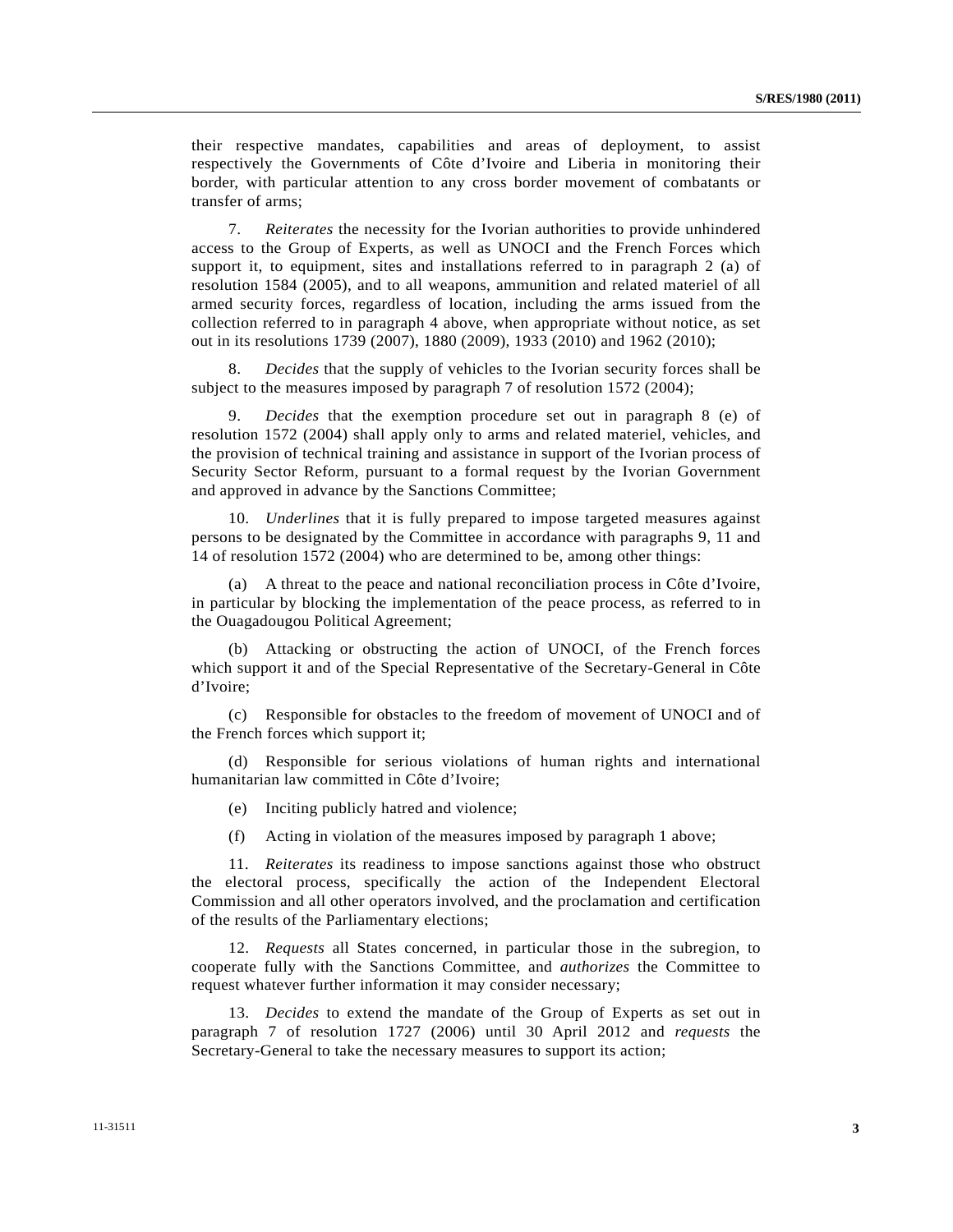14. *Requests* the Group of Experts to submit a midterm report to the Committee by 15 October 2011 and to submit a final report as well as recommendations to the Security Council through the Committee 15 days before the end of its mandated period, on the implementation of the measures imposed by paragraphs 7, 9 and 11 of resolution 1572 (2004), paragraph 6 of resolution 1643 (2005) and paragraph 12 of resolution 1975 (2011),

 15. *Decides* that the report of the Group of Experts, as referred to in paragraph 7 (e) of resolution 1727 (2006) may include, as appropriate, any information and recommendations relevant to the Committee's possible additional designation of the individuals and entities described in paragraphs 9 and 11 of resolution 1572 (2004) and further *recalls* the Informal Working Group on General Issues of Sanctions report (S/2006/997) on best practices and methods, including paragraphs 21, 22, and 23 that discuss possible steps for clarifying methodological standards for monitoring mechanisms;

 16. *Requests* the Secretary-General to communicate as appropriate to the Security Council, through the Committee, information gathered by UNOCI and, where possible, reviewed by the Group of Experts, concerning the supply of arms and related materiel to Côte d'Ivoire;

 17. *Requests* also the French Government to communicate as appropriate to the Security Council, through the Committee, information gathered by the French forces and, where possible, reviewed by the Group of Experts, concerning the supply of arms and related materiel to Côte d'Ivoire;

 18. *Requests* also the Kimberley Process Certification Scheme to communicate as appropriate to the Security Council, through the Committee, information which, where possible, has been reviewed by the Group of Experts, concerning the production and illicit export of diamonds from Côte d'Ivoire and *further decides* to renew the exemptions set out by paragraph 16 and 17 of resolution 1893 (2009) with regard to the securing of samples of rough diamonds for scientific research purposes coordinated by the Kimberley Process;

 19. *Encourages* the Ivorian authorities to work with the Kimberley Process Certification Scheme to conduct a review and assessment of Côte d'Ivoire's internal controls system for trade in rough diamonds and a comprehensive geologic study of Côte d'Ivoire's potential diamond resources and production capacity, with a view to possibly modifying or lifting, as appropriate, the measures imposed by paragraph 6 of resolution 1643 (2005);

 20. *Encourages* the Ivorian authorities to deploy customs and border control officials throughout the country, particularly in the north and the west, and encourages UNOCI, within its mandate, to assist the Ivorian authorities in the re-establishment of normal customs and border control operation;

 21. *Urges* all States, relevant United Nations bodies and other organizations and interested parties, to cooperate fully with the Committee, the Group of Experts, UNOCI and the French forces, in particular by supplying any information at their disposal on possible violations of the measures imposed by paragraphs 7, 9 and 11 of resolution 1572 (2004), paragraph 6 of resolution 1643 (2005) and paragraph 12 of resolution 1975 (2011) as reiterated in paragraph 1 above; further requests the Group of Experts to coordinate its activities as appropriate with all political actors;